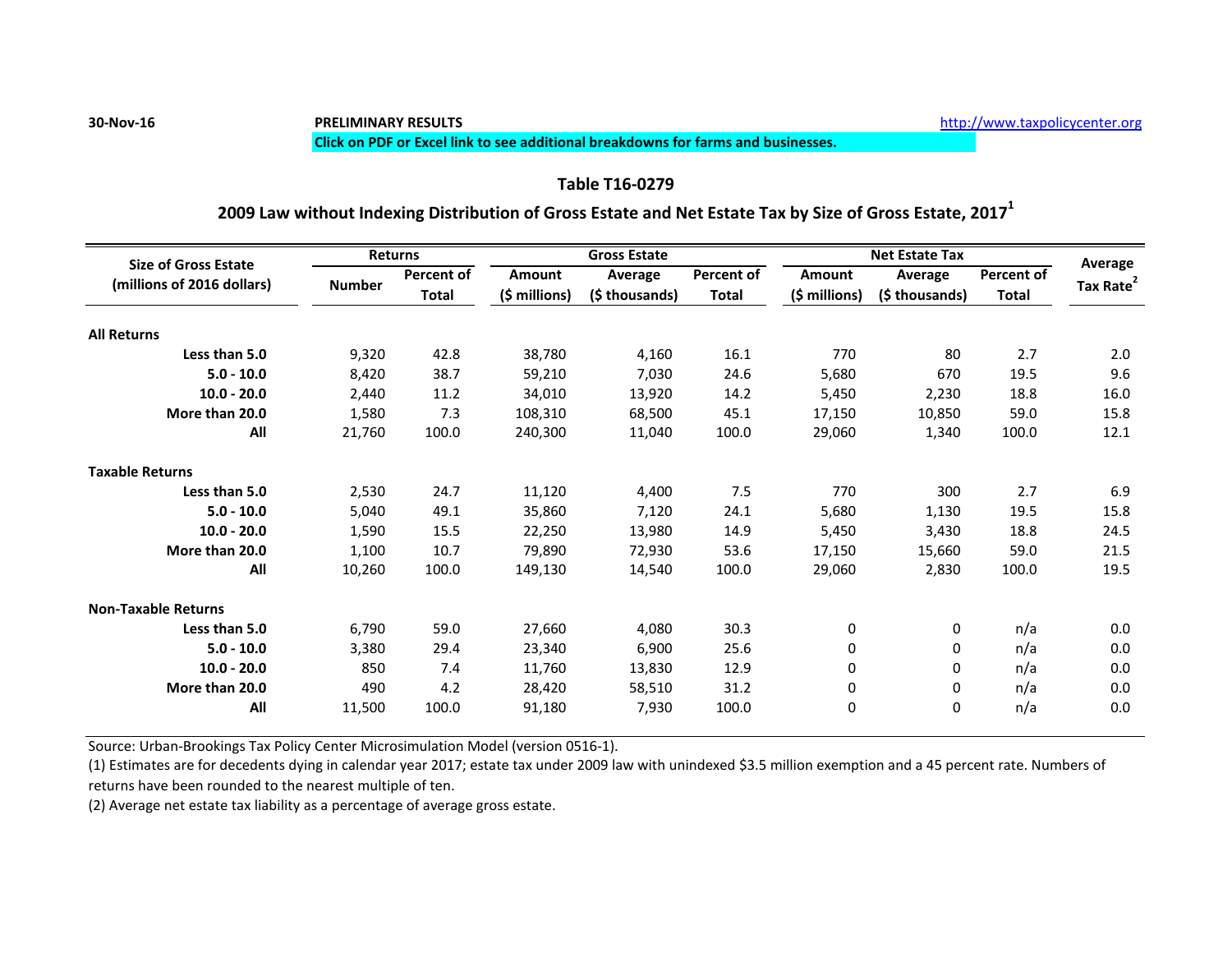**30-Nov-16 PRELIMINARY RESULTS**

### **Table T16-0279**

# **2009 Law without Indexing Distribution of Gross Estate and Net Estate Tax by Size of Gross Estate, 2017<sup>1</sup>**

**Farms and Businesses Under \$5 Million<sup>2</sup>**

| <b>Size of Gross Estate</b> | <b>Returns</b> |          |                | <b>Gross Estate</b> |            | <b>Net Estate Tax</b> | Average        |            |                       |
|-----------------------------|----------------|----------|----------------|---------------------|------------|-----------------------|----------------|------------|-----------------------|
| (millions of 2016 dollars)  |                | Percent  | <b>Amount</b>  | Average             | Percent of | <b>Amount</b>         | Average        | Percent of |                       |
|                             | <b>Number</b>  | of Total | $(5 millions)$ | (\$ thousands)      | Total      | (\$ millions)         | (\$ thousands) | Total      | Tax Rate <sup>3</sup> |
| <b>All Returns</b>          |                |          |                |                     |            |                       |                |            |                       |
| Less than 5.0               | 500            | 58.4     | 2,050          | 4,110               | 46.8       | 30                    | 50             | 24.3       | 1.3                   |
| 5.0 and above               | 360            | 41.7     | 2,330          | 6,550               | 53.2       | 80                    | 230            | 75.8       | 3.6                   |
| All                         | 860            | 100.0    | 4,390          | 5,120               | 100.0      | 110                   | 130            | 100.0      | 2.5                   |
| <b>Taxable Returns</b>      |                |          |                |                     |            |                       |                |            |                       |
| Less than 5.0               | 90             | 51.5     | 390            | 4,420               | 41.6       | 30                    | 300            | 24.3       | 6.8                   |
| 5.0 and above               | 80             | 48.5     | 550            | 6,640               | 58.4       | 80                    | 1.000          | 75.8       | 15.1                  |
| All                         | 170            | 100.0    | 940            | 5,490               | 100.0      | 110                   | 640            | 100.0      | 11.6                  |
| <b>Non-Taxable Returns</b>  |                |          |                |                     |            |                       |                |            |                       |
| Less than 5.0               | 410            | 60.0     | 1,660          | 4,040               | 48.2       | 0                     | 0              | n/a        | 0.0                   |
| 5.0 and above               | 270            | 40.0     | 1,790          | 6,520               | 51.8       | $\mathbf 0$           | 0              | n/a        | 0.0                   |
| All                         | 690            | 100.0    | 3,450          | 5,030               | 100.0      | $\mathbf 0$           | 0              | n/a        | 0.0                   |

Source: Urban-Brookings Tax Policy Center Microsimulation Model (version 0516-1).

(1) Estimates are for decedents dying in calendar year 2017; estate tax under 2009 law with unindexed \$3.5 million exemption and a 45 percent rate. Numbers of returns have been rounded to the nearest multiple of ten.

(2) Estate tax returns where farm and business assets represent at least half of gross estate and these assets total no more than \$5 million.

(3) Average net estate tax liability as a percentage of average gross estate.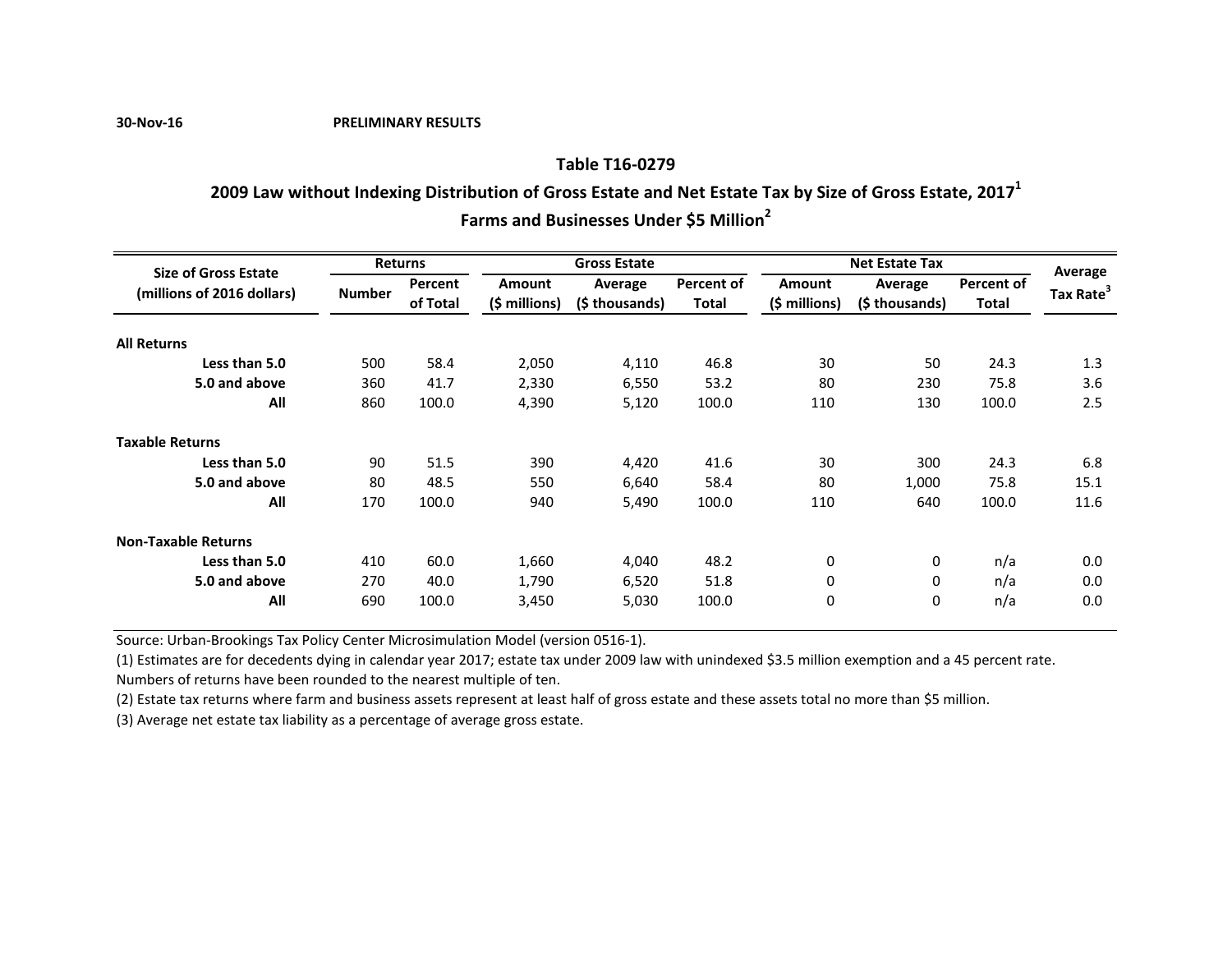#### **30-Nov-16 PRELIMINARY RESULTS**

## **Table T16-0279**

## **2009 Law without Indexing Distribution of Gross Estate and Net Estate Tax by Size of Gross Estate, 2017<sup>1</sup>**

**Farms and Businesses**<sup>2</sup>

| <b>Size of Gross Estate</b> | <b>Returns</b> |          | <b>Gross Estate</b> |                |                   | <b>Net Estate Tax</b> |                |                   | Average               |
|-----------------------------|----------------|----------|---------------------|----------------|-------------------|-----------------------|----------------|-------------------|-----------------------|
| (millions of 2016 dollars)  | <b>Number</b>  | Percent  | Amount              | Average        | <b>Percent of</b> | Amount                | Average        | <b>Percent of</b> | Tax Rate <sup>3</sup> |
|                             |                | of Total | $(\xi millions)$    | (\$ thousands) | <b>Total</b>      | $(5 millions)$        | (\$ thousands) | <b>Total</b>      |                       |
| <b>All Returns</b>          |                |          |                     |                |                   |                       |                |                   |                       |
| Less than 5.0               | 500            | 31.3     | 2,050               | 4,110          | 8.3               | 30                    | 50             | 1.0               | 1.3                   |
| $5.0 - 10.0$                | 680            | 42.2     | 5,050               | 7,490          | 20.3              | 390                   | 570            | 14.1              | 7.6                   |
| $10.0 - 20.0$               | 210            | 13.2     | 3,080               | 14,600         | 12.4              | 170                   | 810            | 6.2               | 5.5                   |
| More than 20.0              | 210            | 13.3     | 14,670              | 69,030         | 59.0              | 2,160                 | 10,160         | 78.7              | 14.7                  |
| All                         | 1,600          | 100.0    | 24,860              | 15,550         | 100.0             | 2,740                 | 1,720          | 100.0             | 11.0                  |
| <b>Taxable Returns</b>      |                |          |                     |                |                   |                       |                |                   |                       |
| Less than 5.0               | 90             | 15.8     | 390                 | 4,420          | 2.7               | 30                    | 300            | 1.0               | 6.8                   |
| $5.0 - 10.0$                | 260            | 46.6     | 2,060               | 7,930          | 14.4              | 390                   | 1,480          | 14.1              | 18.7                  |
| $10.0 - 20.0$               | 70             | 13.1     | 1,160               | 15,890         | 8.1               | 170                   | 2,340          | 6.2               | 14.7                  |
| More than 20.0              | 140            | 24.4     | 10,700              | 78,730         | 74.7              | 2,160                 | 15,890         | 78.7              | 20.2                  |
| All                         | 560            | 100.0    | 14,310              | 25,670         | 100.0             | 2,740                 | 4,920          | 100.0             | 19.2                  |
| <b>Non-Taxable Returns</b>  |                |          |                     |                |                   |                       |                |                   |                       |
| Less than 5.0               | 410            | 39.5     | 1,660               | 4,040          | 15.8              | 0                     | 0              | n/a               | 0.0                   |
| $5.0 - 10.0$                | 420            | 39.9     | 2,990               | 7,210          | 28.4              | 0                     | 0              | n/a               | 0.0                   |
| $10.0 - 20.0$               | 140            | 13.3     | 1,920               | 13,920         | 18.2              | 0                     | 0              | n/a               | 0.0                   |
| More than 20.0              | 80             | 7.4      | 3,970               | 51,830         | 37.7              | 0                     | 0              | n/a               | 0.0                   |
| All                         | 1,040          | 100.0    | 10,540              | 10,130         | 100.0             | 0                     | $\Omega$       | n/a               | 0.0                   |

Source: Urban-Brookings Tax Policy Center Microsimulation Model (version 0516-1).

(1) Estimates are for decedents dying in calendar year 2017; estate tax under 2009 law with unindexed \$3.5 million exemption and a 45 percent rate. Numbers of returns have been rounded to the nearest multiple of ten.

(2) Estate tax returns where farm and business assets represent at least half of gross estate.

(3) Average net estate tax liability as a percentage of average gross estate.